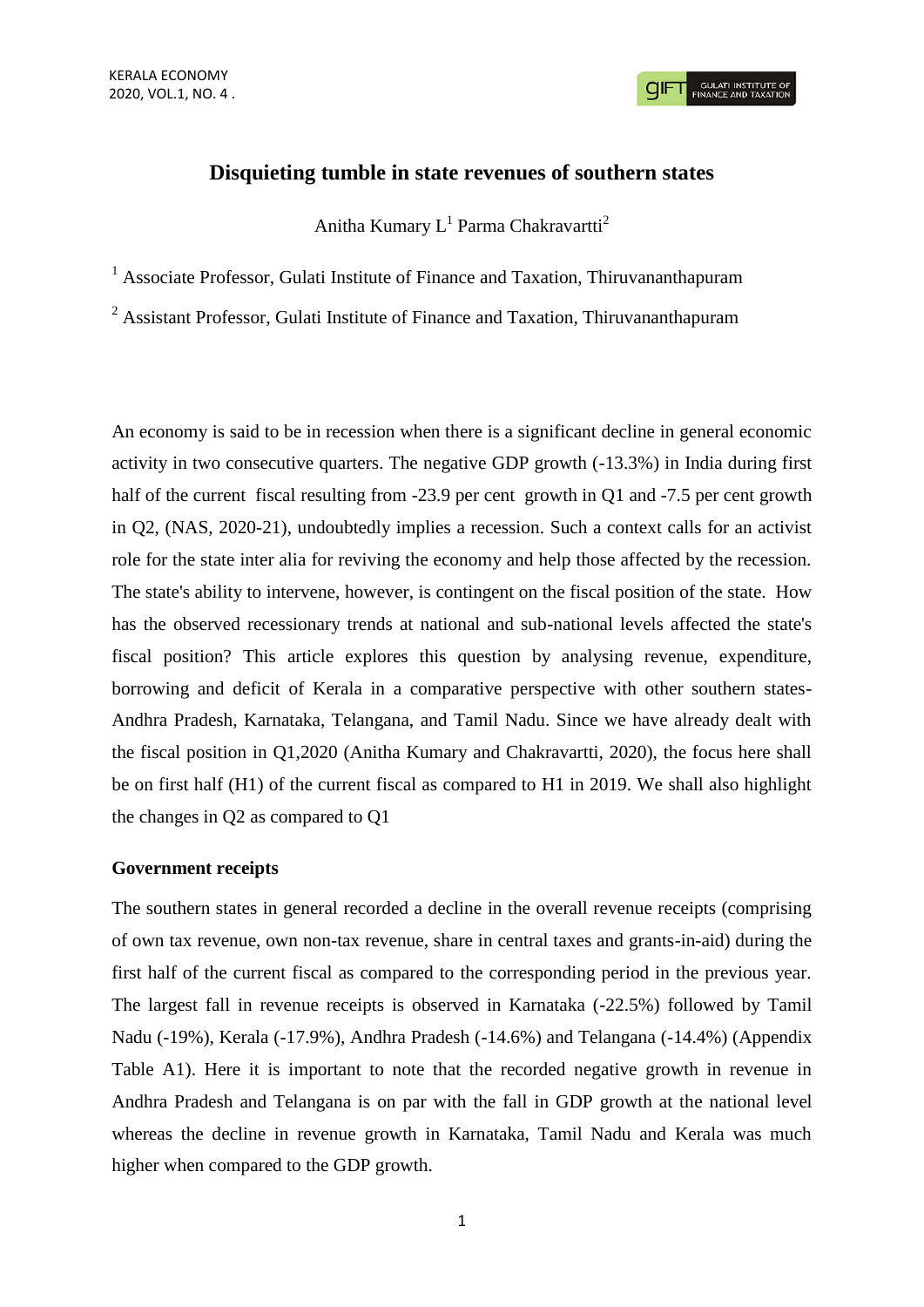KERALA ECONOMY

Both own tax revenue and non-tax revenue growth shows a decrease in all the states with a steepest fall in own tax revenue growth observed in Kerala of -31.5 per cent during H1 2020 from H1 2019, then in Tamil Nadu (-26.7%), Andhra Pradesh (-26.2%), Karnataka (-23.4%) and Telangana (-13.1%).The decline in own non-tax revenue growth is observed to be highest in Kerala of -75.6 per cent followed by Tamil Nadu (-37.6%), Telangana (-30%), Karnataka (-19%) and then Andhra Pradesh (-9.4 %) during H1 2020 with respect to H1 2019. State's share of central taxes have strikingly registered a fall for all the states with a steepest fall in Karnataka (-38.4 %) and Kerala (-38.1 %). With the negative growth in own tax revenue, non-tax revenue and share in central taxes, the fall in the aggregate revenue receipts would have been at a more severe degree without the positive growth in grants-in-aid and contributions in all the states except Karnataka (Appendix Table A1).

Capital receipts comprising of recovery of loans and advances, other receipts and borrowings and other liabilities show a positive growth in all the states contributed by maximum positive growth in borrowings and other liabilities (Appendix Table A1).

Disaggregating the half-yearly analysis into first and second quarter we observed that the performance of all the states have improved in terms of revenue receipts growth except in Andhra Pradesh during Q2 compared to Q1. Even though the growth in revenue receipts is decreasing in Q2, the extent of fall as compared to Q1 has reduced with a better performance observed in Kerala (Appendix Table A1).

# **Government expenditure**

The total expenditure consisting of revenue and capital expenditure shows a positive growth in three states, Andhra Pradesh (55 per cent), Telangana (9.8 per cent) and Kerala (3.9 per cent) during H1 2020 vis-à-vis 2019 with a negative growth registered in Karnataka (-8.5 per cent) and in Tamil Nadu (-6.5 per cent). Positive growth in both revenue and capital expenditure is noted in the same states having positive growth in total expenditure and it is similar for the states having negative growth. Highest revenue expenditure growth is observed in Andhra Pradesh (48.4 per cent), Telangana (12.9 per cent) and in Kerala (2.5 per cent). Revenue expenditure on subsidies registered a highest growth in Kerala of 217.4 per cent during H1 2020 compared to 2019 (Appendix Table A1). It indicates the state's timely response to safeguard the lives and livelihood of the people during the COVID-19 pandemic by disbursing welfare pensions, payment of relief to BPL families, providing financial aid through Welfare fund boards, providing food security to all including migrant workers

2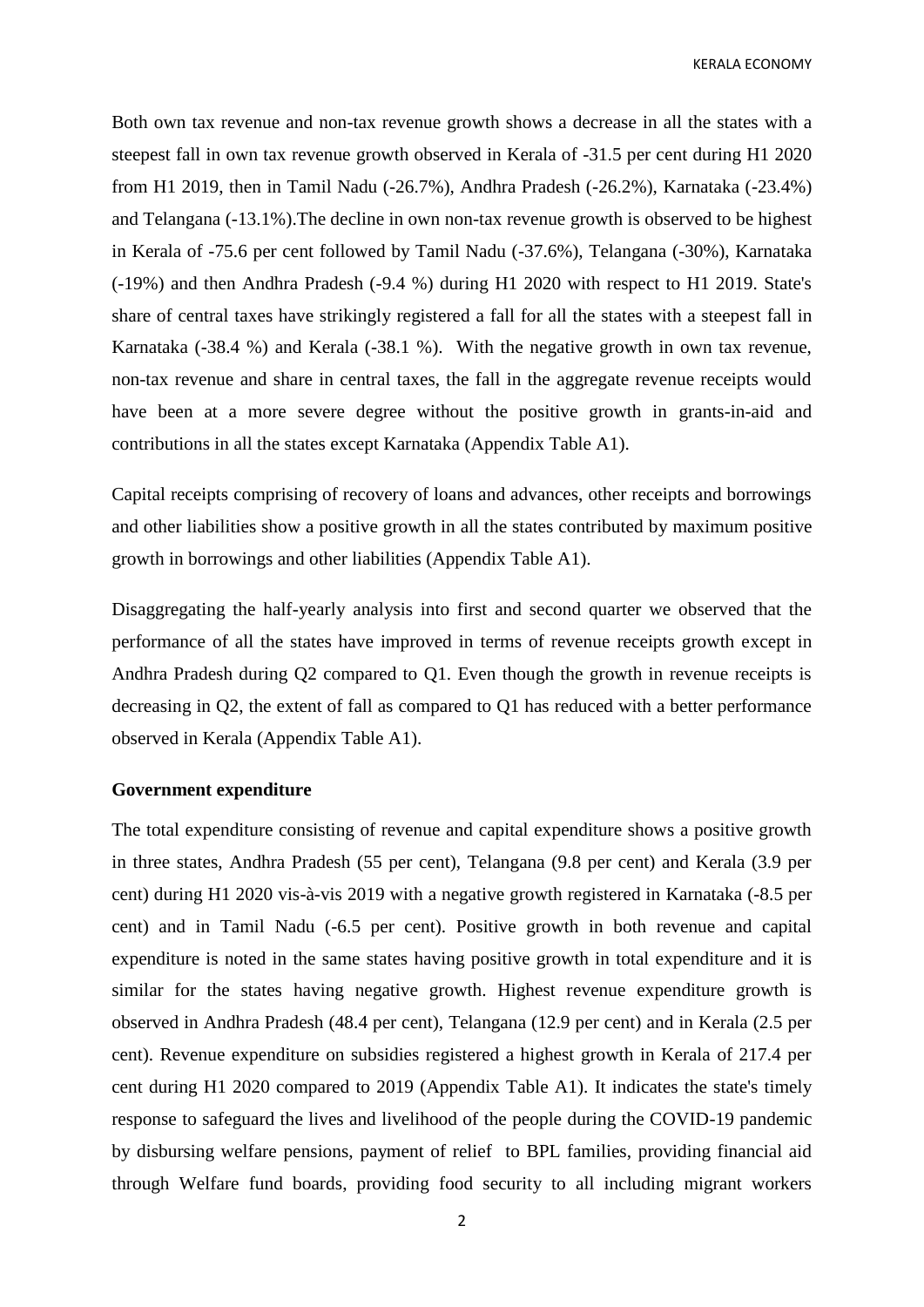through starting community kitchens, distribution of free ration to all categories of ration card holders, financial support to the health sector, micro credit to Kudumbashree groups, providing free food kits so on and so forth (Government of Kerala, 2020).

The capital expenditure shows a positive growth only in two states, Andhra Pradesh (165.2 per cent) and Kerala (22.1 per cent) with a negative growth in rest of the southern states during H1 2020 vis-à-vis 2019 (Appendix Table A1)

Total state government expenditure during Q2, 2020 over 2019 registered a fall in growth rate in all southern states except in Andhra Pradesh.This decrease in aggregate expenditure growth is accompanied by a decrease in revenue expenditure growth in the states implying the restriction, states are having on the fiscal space. A positive growth is observed in capital expenditure for all states except for Tamil Nadu during Q2 2020 vis-à-vis 2019 indicating that the states are implementing measures for revival of economic growth. Government of Kerala had initiated an alternative mode for financing capital investment over and above the budgeted capital expenditure.

#### **Financing capital expenditure in Kerala**

The basic difference in the pattern of expenditure of Kerala lies in the substantially higher share of social and community services in the total expenditure compared to the share of economic services. This difference in priorities in state's expenditure led the Kerala model of development (George, 1993). As a result, Kerala is having high committed expenditures like salary, pension and interest payments leading to perennial revenue deficit. The balance from state's own revenue is almost nil for meeting capital expenditure. A major portion of borrowing (within the FRBM limit) has been utilized for adjusting revenue deficit. It is evident from Table 1 that the capital investment in Kerala was only 0.9 per cent of GSDP in 2013-14 and marginally declined to 0.8 per cent in 2014-15. In 2015-16, a small increase of 1.3 per cent based on fiscal rule based conditionalities. Even if we include the development fund transfers to local governments, (lion share of it is being invested as road and non road assets) the capital investments come only around 2 per cent of GSDP. Under this context, Government of Kerala in 2016-17 budget, revamped the then existing Kerala Infrastructure Investment Fund Board (KIIFB) and started mobilizing funds for investment.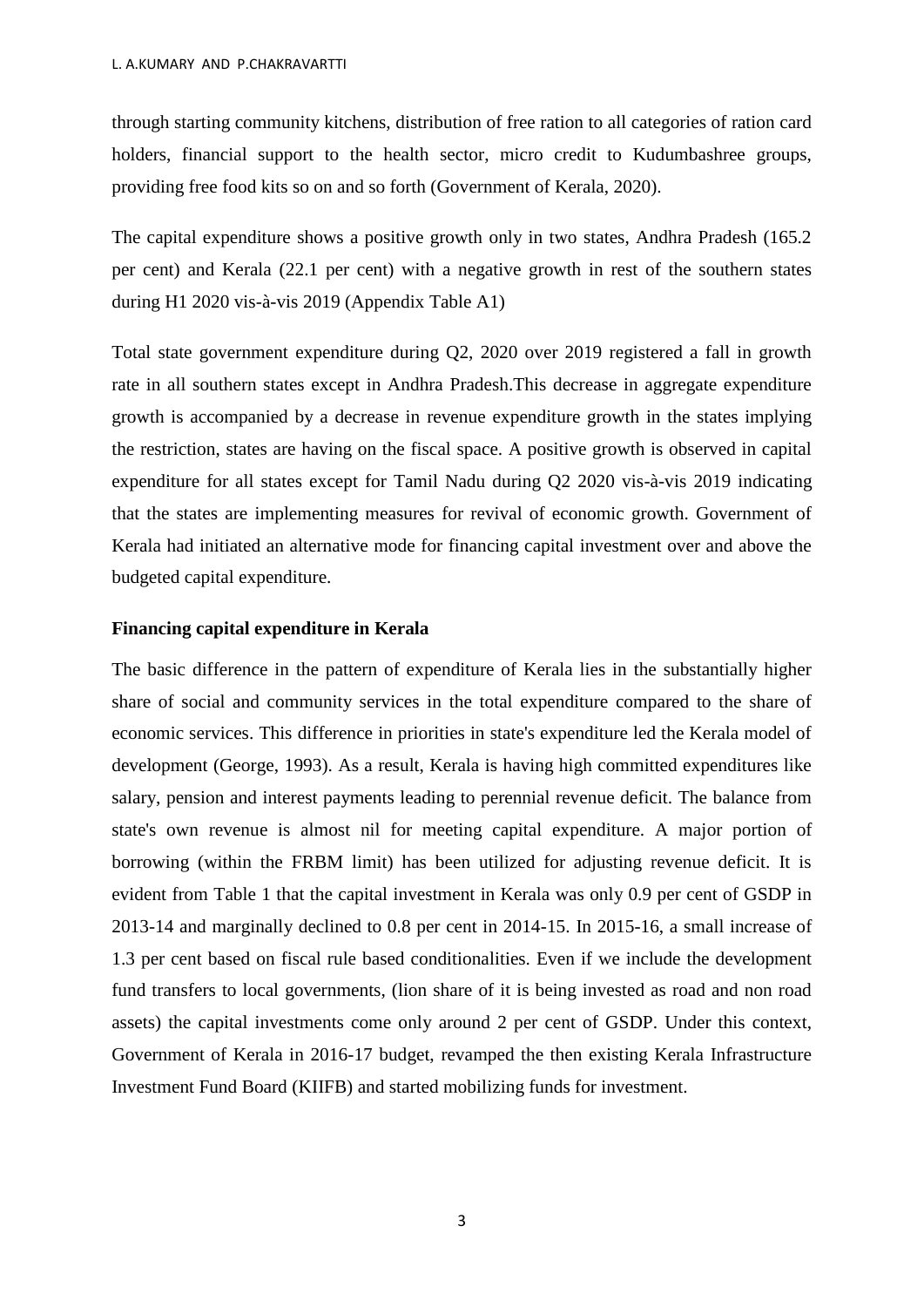| Year           | Capital<br>Outlay(1) | GSDP(2) | Capital<br>Outlay as a<br>percent of<br>GSDP(3) | Development<br>exp to local<br>governments<br>(4) | Col 1<br>plus Col<br>4(5) | Col 5 as a per<br>cent of<br><b>GSDP</b> |  |
|----------------|----------------------|---------|-------------------------------------------------|---------------------------------------------------|---------------------------|------------------------------------------|--|
| 2013-14        | 4294                 | 465041  | 0.9                                             | 4012.2                                            | 8306.2                    | 1.8                                      |  |
| 2014-15        | 4255                 | 526002  | 0.8                                             | 5266.5                                            | 9521.5                    | 1.8                                      |  |
| 2015-16        | 7500                 | 561994  | 1.3                                             | 3060.9                                            | 10560.9                   | 1.9                                      |  |
| 2016-17        | 10126                | 634886  | 1.6                                             | 4182.6                                            | 14308.6                   | 2.3                                      |  |
| 2017-18        | 8749                 | 701577  | 1.2                                             | 5752.2                                            | 14501.2                   | 2.1                                      |  |
| 2018-19        | 7431                 | 781653  |                                                 | 6197.5                                            | 13628.5                   | 1.7                                      |  |
| 2019-20 (RE)   | 8013                 | 871534  | 0.9                                             | 6816.4                                            | 14829.8                   | 1.7                                      |  |
| $2020-21(B.E)$ | 12913                | 978064  | 1.3                                             | 7864.5                                            | 20777.7                   | 2.1                                      |  |

**Table 1**.Capital expenditure in Kerala (Rs. crore)

Source: Budget in Brief, Government of Kerala, various issues

KIIFB came into existence on 11.11.1999 under the Kerala Infrastructure Investment Fund Act 1999 to manage the Kerala Infrastructure Investment Fund. KIIFB has been functioning as the key Special Purpose Vehicle (SPV) for mobilising and channeling the funds to the various infrastructure SPVs outside the Budget of Government of Kerala. The other operations of the KIIFB are mobilising funds through KSFE, NRI Chitty, KIIFB -Masala Bond Issuance, availing Term Loans from various banks worth Rs.3000 crore and setting up of Infrastructure Fund Management Company.

Presently, KIIFB acts as the main arm of Government to facilitate planned, hassle-free and sustained development of both physical and social infrastructure badly needed in the state for generating employment and income opportunities in the state. Borrowing for capital investment is being done through KIIFB. Better borrow today and pay only the interest rather than paying for inflation, other cost escalation and interest by postponing investment.

Though the investments of KIIFB are from off budget borrowing, a provision has been made for transferring petroleum cess and a portion of tax revenue from motor vehicle tax to KIIFB. Accordingly, 10 per cent of the vehicle tax in the initial year (2016-17), 20 per cent in the second year, 30 per cent in the third year, 40 per cent in the fourth year and 50 per cent thereafter will be transferred. An annuity scheme is being introduced to address the repayment of loans by the state. Based on the annuity scheme the cost of the activities undertaken through KIIFB will be repaid by the Government within a period of 15 to 20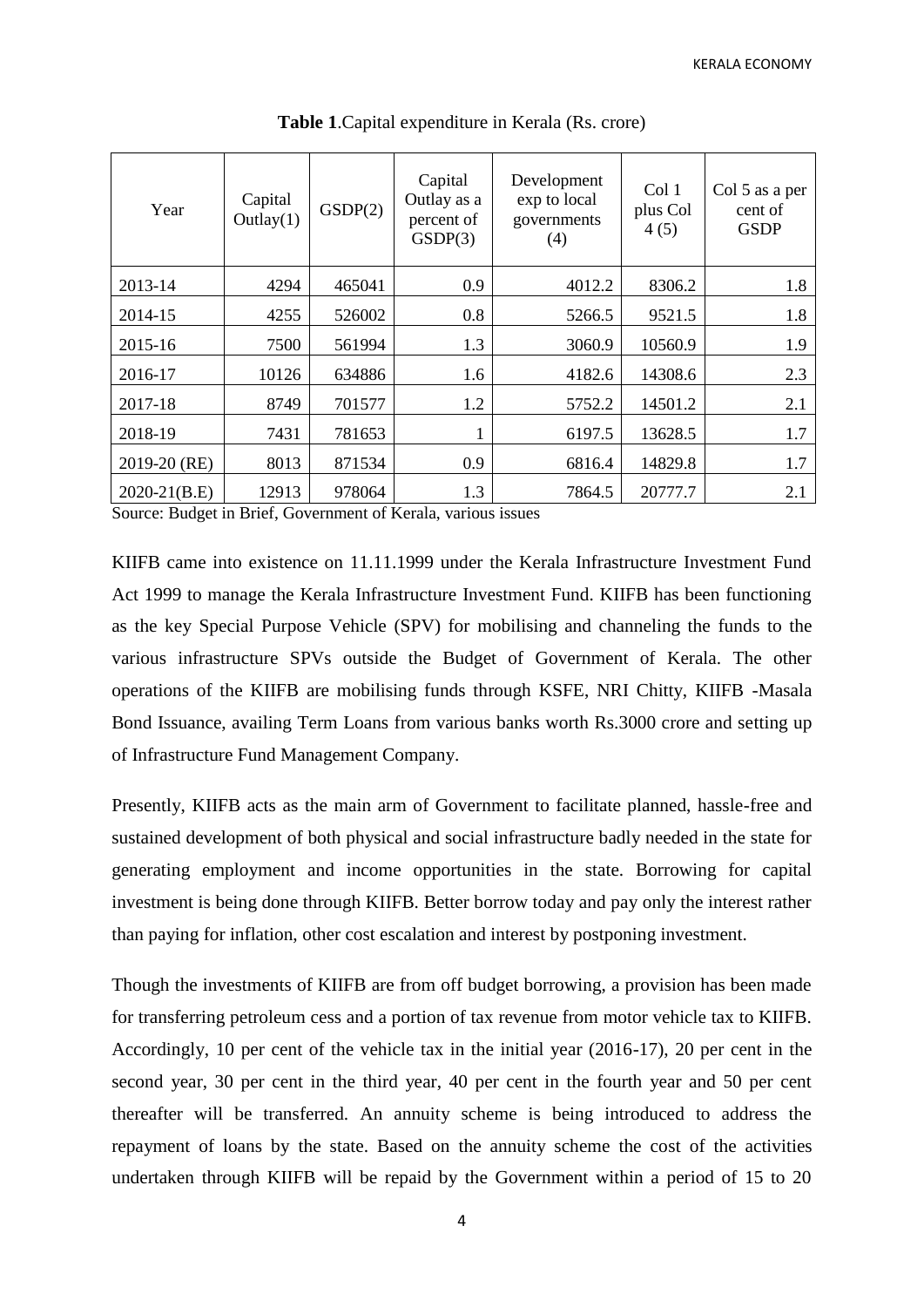years especially for the investments of low return making assets like education, health, public works etc. The contractors are allowed to fix the rate by considering the interest and maintenance of the period concerned.

# **Projects initiated by KIIFB**

From 2016-17, KIIFB has approved funding of projects worth Rs.42306.1 crore as on 31-03- 2019 (Annual Report, KIIFB, 2018-19). The projects initiated by KIIFB are spread over almost all the sectors of Kerala economy. As of now, KIIFB initiated 2228 projects across 26 departments. Highest number of projects is being initiated in General Education Department. Public works Department, Water Resources Department, Fisheries Department, Health and Family Welfare Department are placed in second, third, fourth and fifth positions respectively (Box A). These projects are spread out in all the 14 districts and in 140 constituencies of Kerala. The timely successful completion of these projects is crucial for the infrastructural development of Kerala. Any slackness in undertaking already sanctioned projects of KIIFB due to unanticipated reasons could affect adversely the infrastructural needs amidst of the financial crisis of the state.

| SL.No.         | Departments having KIIFB projects                 | No of<br>Projects |
|----------------|---------------------------------------------------|-------------------|
| $\mathbf{1}$   | <b>Agricultual Department</b>                     | 4                 |
| $\overline{2}$ | <b>Ayush Department</b>                           | 1                 |
| 3              | Backward class development Department             | 1                 |
| $\overline{4}$ | <b>Coastal Shipping and Navigation Department</b> | 9                 |
| 5              | <b>Cultural Affairs Department</b>                | 24                |
| 6              | <b>Dewasom Department</b>                         | 26                |
| 7              | <b>Fisheries Department</b>                       | 167               |
| 8              | Forest and Wild Life Department                   | 6                 |
| 9              | <b>General Education Department</b>               | 644               |
| 10             | Health and Family Welfare Department              | 121               |
| 11             | <b>Higher Education Department</b>                | 96                |
| 12             | Home Department                                   | 6                 |
| 13             | <b>Industries Department</b>                      | 9                 |
| 14             | <b>Information Technology Department</b>          | $\overline{2}$    |
| 15             | Labour and Skill Development                      | 13                |
| 16             | <b>Local Self Government Department</b>           | 45                |
| 17             | <b>Power Department</b>                           | 61                |
| 18             | <b>Public Works Department</b>                    | 636               |
| 19             | <b>Registration Department</b>                    | 39                |

**Box A** KIIFB projects under various Departments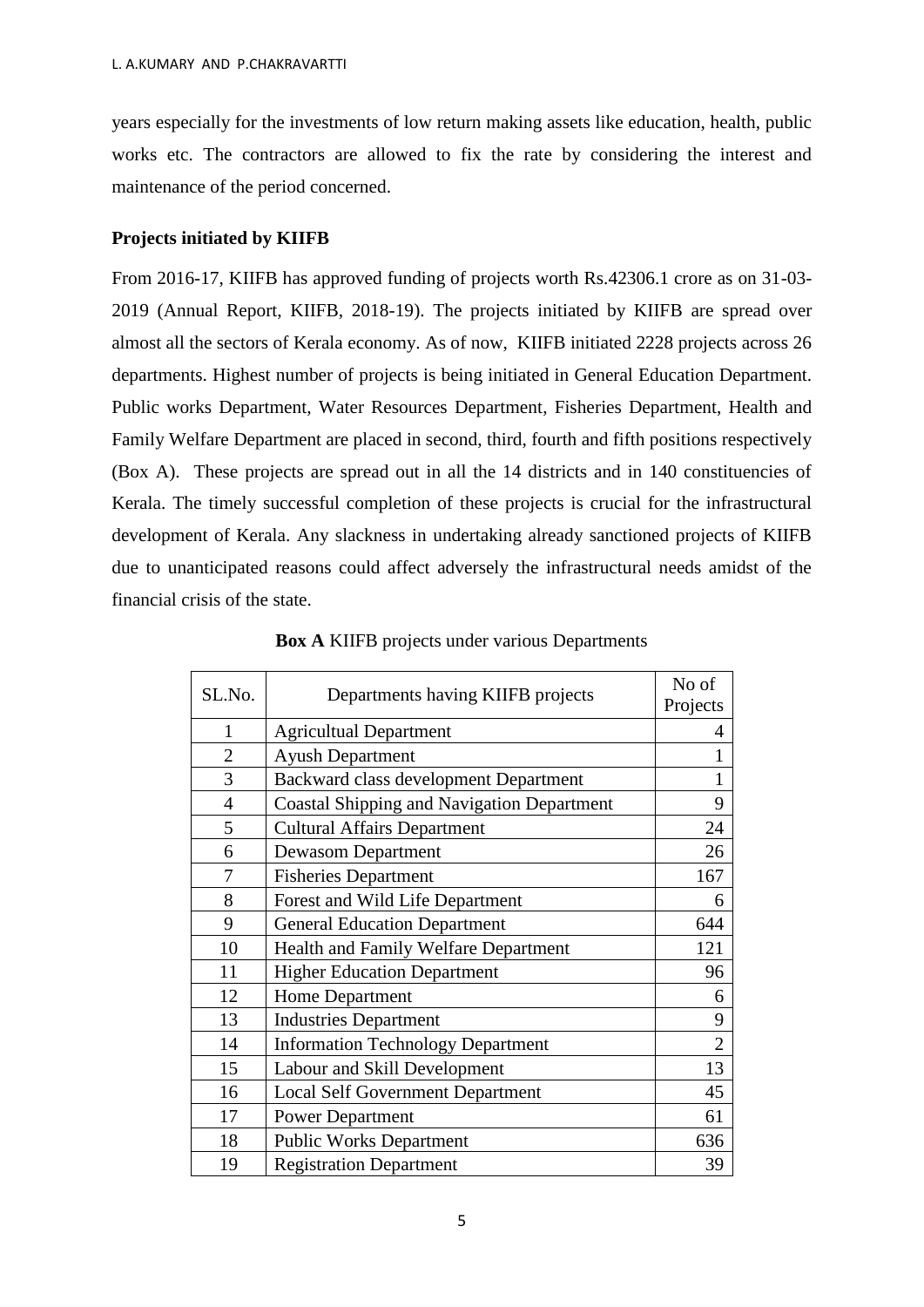| SL.No. | Departments having KIIFB projects            |                |  |  |  |  |  |
|--------|----------------------------------------------|----------------|--|--|--|--|--|
| 20     | <b>Revenue Department</b>                    | $\overline{2}$ |  |  |  |  |  |
| 21     | <b>Schedule Caste Development Department</b> | 10             |  |  |  |  |  |
| 22     | Sports ad Youth Affairs Department           | 55             |  |  |  |  |  |
| 23     | <b>Tourism Department</b>                    | 27             |  |  |  |  |  |
| 24     | <b>Transport Department</b>                  | 4              |  |  |  |  |  |
| 25     | <b>Water Resource Department</b>             | 198            |  |  |  |  |  |
| 26     | <b>SC</b> Department                         | 22             |  |  |  |  |  |
|        | Total                                        |                |  |  |  |  |  |

Source: Computed from KIIFB website data-www.kiifb.org

#### **Borrowing and deficit position in southern states**

A combination of a decline in tax revenue and an increase in expenditure referred to as scissor crisis (Tarschys, 1983) is observed in all the southern states forcing them to increase their borrowings to meet both revenue and capital expenditure. We can see from table 2 that the primary deficit (borrowing to meet expenses other than the interest payments) is showing a positive growth during Q1 2020 and H1 2020 for all the southern states but it has improved in Q2 2020 from 2019 in Karnataka, Kerala and Telangana with a negative growth in primary deficit in the respective mentioned states.

Borrowing, which is equivalent to fiscal deficit (FD) shows a positive growth during H1 for all the states with highest growth observed in Karnataka (450.6 per cent) followed by Andhra Pradesh (230.2 per cent), Telangana (76.7 per cent), Kerala (58.4 per cent) and then Tamil Nadu (55.9 per cent) during H1 2020 vis-a-vis 2019. Q1, 2020 over 2019 shows a positive growth in FD in all the southern states, however a fall in the growth of fiscal deficit is observed in Kerala (-0.2 per cent) and in Telangana (-0.8 per cent) during Q2.The half-yearly analysis shows Andhra Pradesh and Kerala are the two southern states crossing the FRBM threshold of FD as percentage of GSDP of 3 per cent with 5.7 per cent and 3.3 per cent of GSDP, respectively. With an increase in the borrowing in all the states during H1 2020, it is expected that the FD as percentage of GSDP of all southern states would be expected to rise more than 5 per cent during Q3 and Q4 as well.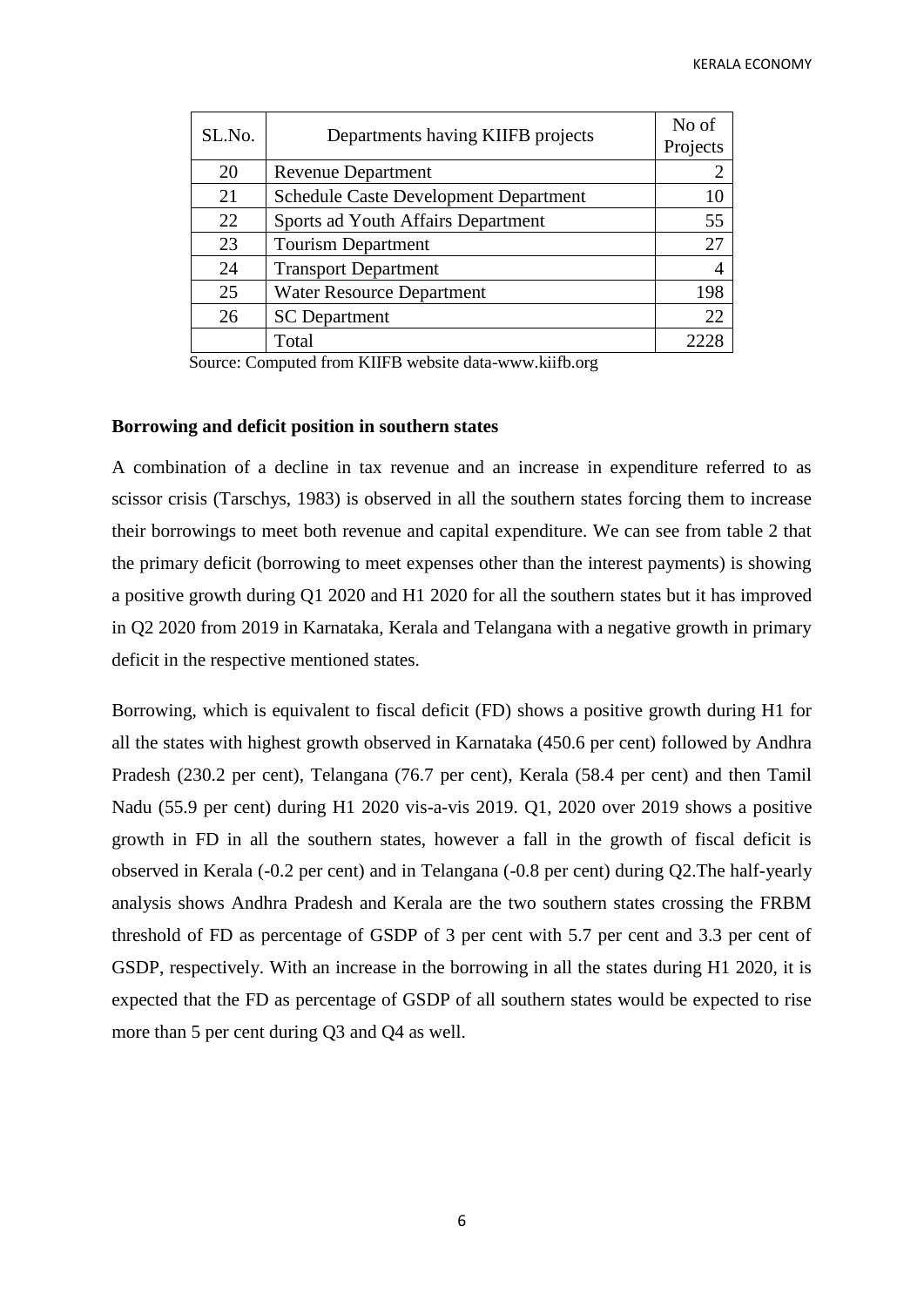| Period         | <b>States</b>  |           | Growth between 2020<br>and 2019 (In %) |           |           | As % GSDP in<br>2020 |           |           | As % GSDP<br>in 2019 |          |  |  |
|----------------|----------------|-----------|----------------------------------------|-----------|-----------|----------------------|-----------|-----------|----------------------|----------|--|--|
|                |                | <b>RD</b> | <b>FD</b>                              | <b>PD</b> | <b>RD</b> | <b>FD</b>            | <b>PD</b> | <b>RD</b> | <b>FD</b>            | PD       |  |  |
|                | Andhra Pradesh | 289.7     | 256.4                                  | 218.2     | 2.8       | 3.4                  | 3         | 0.8       | 1.1                  | 1.1      |  |  |
|                | Karnataka      | $-214.7$  | 478                                    | 160.3     | 0.4       | 0.5                  | 0.2       | $-0.4$    | $-0.1$               | $-0.4$   |  |  |
| Q1             | Kerala         | 138.9     | 112.9                                  | 177.7     | 1.9       | 2.3                  | 1.9       | 0.9       | 1.2                  | 0.7      |  |  |
|                | Tamil Nadu     | 135.4     | 89.4                                   | 215.9     | 0.9       | 1                    | 0.6       | 0.5       | 0.6                  | 0.2      |  |  |
|                | Telangana      | 1405.8    | 179.6                                  | 239.2     | 1.5       | 1.8                  | 1.5       | 0.1       | 0.7                  | 0.5      |  |  |
|                | Andhra Pradesh | 1232.8    | 197.1                                  | 5114.4    | 1.9       | 2.2                  | 1.9       | 0.2       | 0.9                  | $\Omega$ |  |  |
|                | Karnataka      | 16.2      | 503.8                                  | $-58.8$   | $-0.1$    | 1.4                  | 0.2       | $-0.2$    | $-0.4$               | 0.6      |  |  |
| Q <sub>2</sub> | Kerala         | $-17.8$   | $-0.2$                                 | $-7.8$    | 0.6       | 1                    | 0.5       | 0.8       | 1.1                  | 0.6      |  |  |
|                | Tamil Nadu     | 15.5      | 21.4                                   | 60.6      | 0.3       | 0.6                  | 0.3       | 0.3       | 0.6                  | 0.2      |  |  |
|                | Telangana      | $-23.5$   | $-0.8$                                 | $-29.2$   | 0.2       | 0.9                  | 0.4       | 0.3       | 1                    | 0.7      |  |  |
|                | Andhra Pradesh | 446.1     | 230.2                                  | 440.5     | 4.7       | 5.7                  | 4.9       | 1         | 1.9                  | 1        |  |  |
|                | Karnataka      | 148.8     | 450.6                                  | 107.2     | 0.2       | 0.9                  | 0.4       | $-0.5$    | 0.3                  | 0.2      |  |  |
| H1             | Kerala         | 63.8      | 58.4                                   | 97.6      | 2.6       | 3.3                  | 2.3       | 1.7       | 2.3                  | 1.3      |  |  |
|                | Tamil Nadu     | 84.2      | 55.9                                   | 141.1     | 1.3       | 1.7                  | 0.9       | 0.8       | 1.2                  | 0.4      |  |  |
|                | Telangana      | 327.1     | 76.7                                   | 82.6      | 1.7       | 2.7                  | 1.9       | 0.4       | 1.7                  | 1.2      |  |  |

 Source: Computed from monthly indicators from C&AG and State Finances: A Study of Budget, 2020-21, RBI.

Note: RD, FD and PD refers to revenue, fiscal and primary deficits, respectively.

Revenue deficit shows a positive growth during H1 2020 vis-à-vis 2019 in all the southern states. Q1 2020 over 2019 registered a fall in revenue deficit growth only in Karnataka with rest of the states showing a positive growth. The performance of Kerala and Telangana is observed to have improved during Q2, 2020 from 2019 in terms of revenue deficit growth with a fall in revenue deficit growth of  $-17.8$  and  $-23.5$  per cents, respectively.

It is important to note that the Aatma Nirbhar Package announced in May 2020 stated an increase in borrowing limit from 3 per cent to 5 per cent of GSDP for 2020- 21 (RBI, 2020). Although the borrowing limits are increased, it is still expensive for the states to borrow with interest rate differentials for states and central government. The weighted average yield are 6.85 per cent and 5.87 per cent during 2019-20 and 2020-21 (up to Sept 2020), respectively for Centre and the weighted average yield for state development loans issued during 2019-20 and 2020-21(up to Sept 2020) are 7.24 per cent and 6.43 per cent, respectively. Even though the relative price of weighted average yield is high for the States, the states had to rely on higher borrowings to meet the expenditures in recent times due to dampening down of revenues.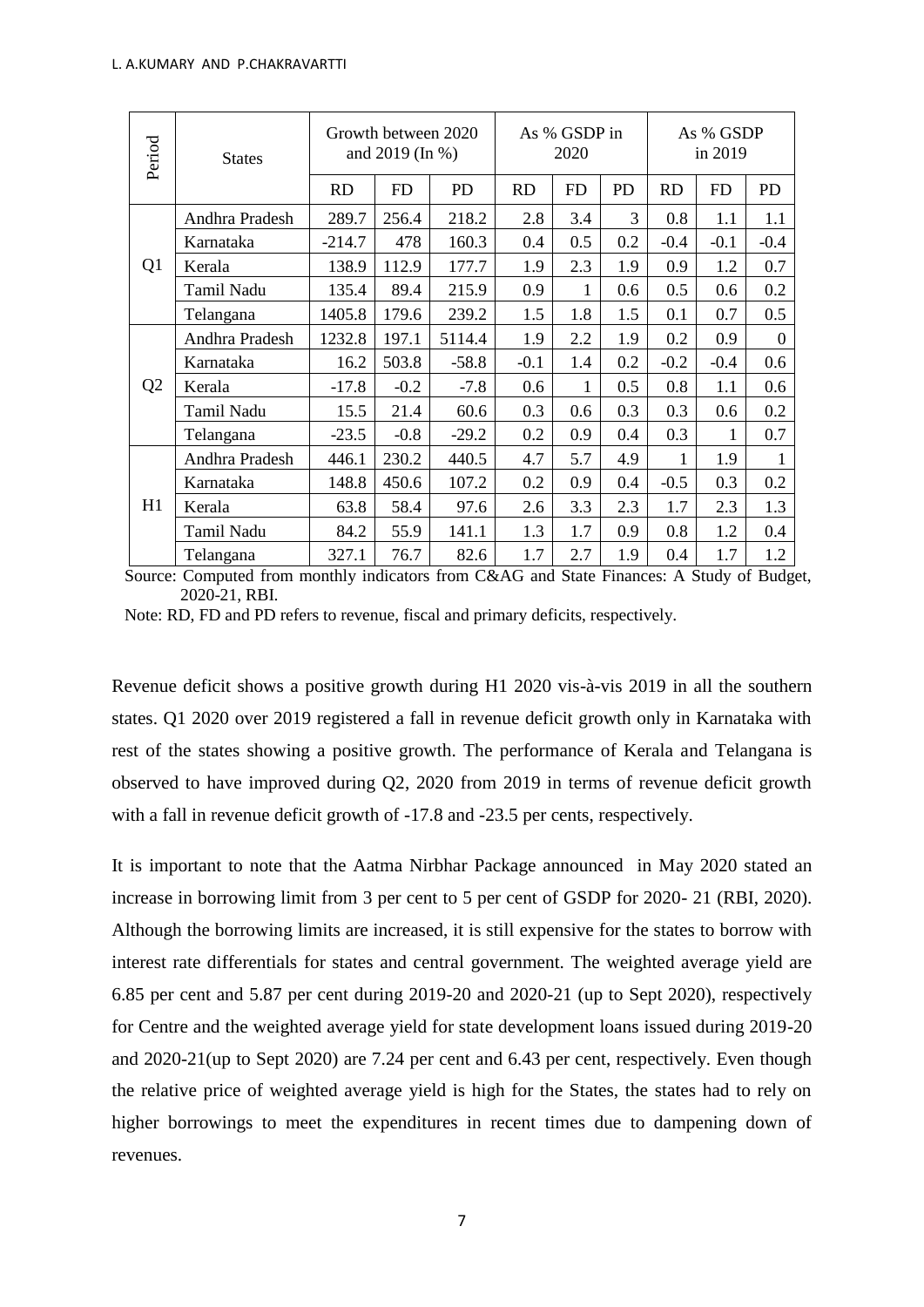KERALA ECONOMY

The fall in revenue receipts in the states need to be cushioned from central government by sufficient grant-in-aid and higher share in central taxes for the states to overcome the fiscal stress faced due to the pandemic. Here it is pertinent to state that the states are having great expectations on the Fifteenth Finance Commission transference of tax and grants in aid including revenue deficit grant particularly during COVID-19 pandemic period.

#### **References**

- Anitha Kumary L and Parma Chakravartti (2020)."*Kerala Economy:State of State Finances, Kerala Economy*", GIFT, Thiruvananthapuram, November 2020.
- Comptroller and Auditor General of India(2019 to 2020). "*State Accounts: Monthly Key Indicators*. https://cag.gov.in/en/state-accounts-report.
- George K K (1993). "*Limits to Kerala Model of Development:An analysis of fiscal crisis and its implications*", Centre for Development Studies, Thiruvananthapuram
- Government of India (2020). "*National Accounts Statistics*", National Statistical Office, Ministry of Statistics &Programme Implementation, 2020-21
- Government of Kerala (2020). "*COVID-19 Pandemic and Kerala: A Response Strategy*", June 2020, Finance Department, Thiruvanan thapuram
- Kerala Infrastructure Investment Fund Board (2018-19). "*Fidelity Certificate, Annual Report & Annual Accounts for the Financial Year 2018-19*", www.kiifb.org
- RBI (2020). "*StateFinances: A Study of Budgets of 2020-21*" Reserve Bank of India, October 2020
- Tarschys D. (1983). "*The Scissors Crisis in Public Finance*", Policy Sciences, Apr. 1983, Vol. 15, No. 3